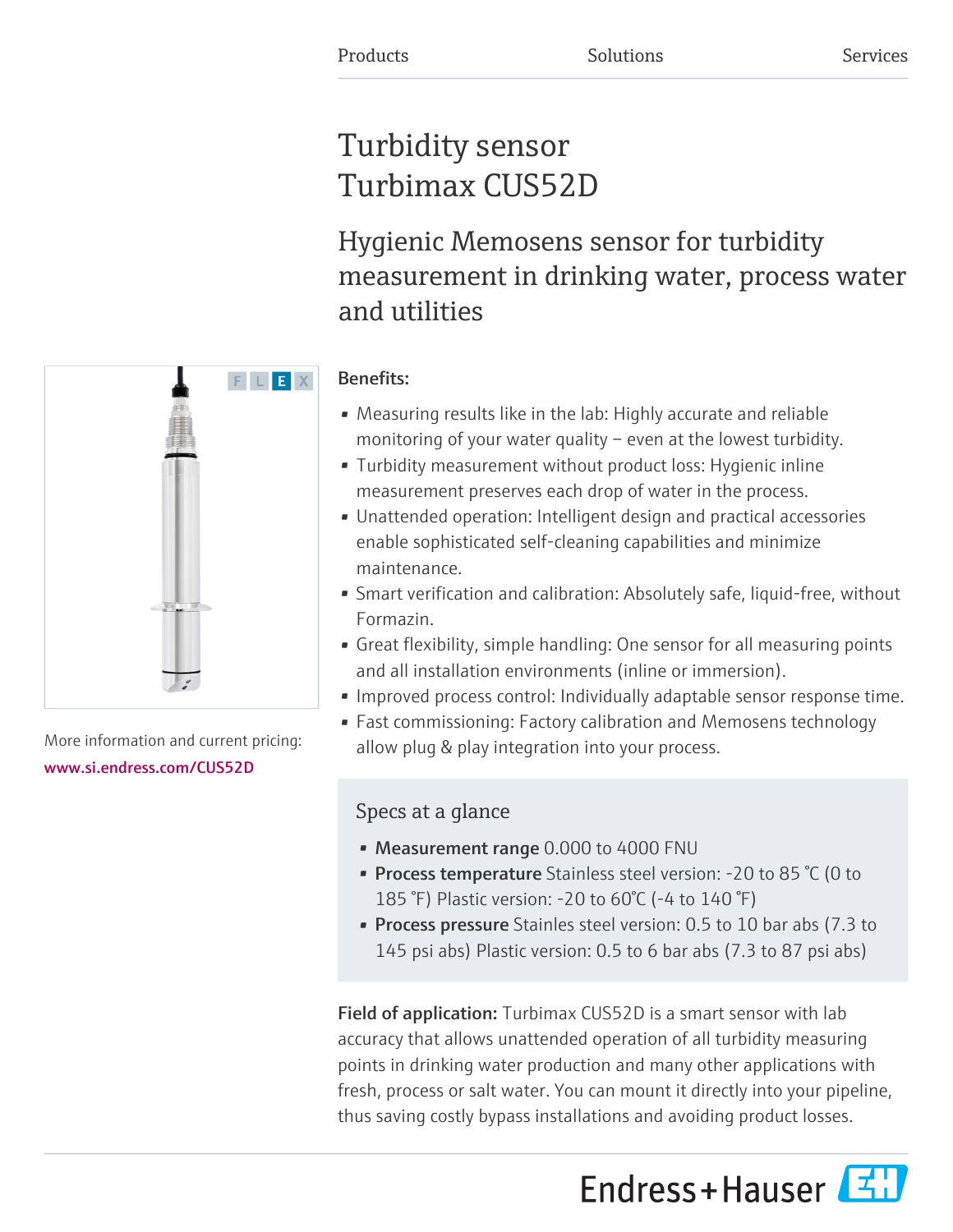Thanks to Memosens digital technology, the Turbimax CUS52D offers maximum process and data integrity, simple operation and allows predictive maintenance.

## Features and specifications

### Turbidity **Measuring principle**

Single beam scattered light

#### Application

Turbidity measurement in: Drinking and process water Saline water Utilities of all industries

#### Installation

Inline Insitu, sensor with clamp, flow cell, sensor with clamp, retractables, sensor straight, immersion in open channels

#### Measurement range

0.000 to 4000 FNU

#### Measuring principle

Nephelometric turbidity sensor (90° scattering) according to ISO7027

#### Design

40 mm sensor

#### **Material**

Stainless steel version: 1.4404 Plastic version: sensor head: PEEK, shaft: PPS Optical windows: sapphire O-rings: EPDM

#### Dimension

40 mm design, hygienic Clamp-version 320 x 40 mm